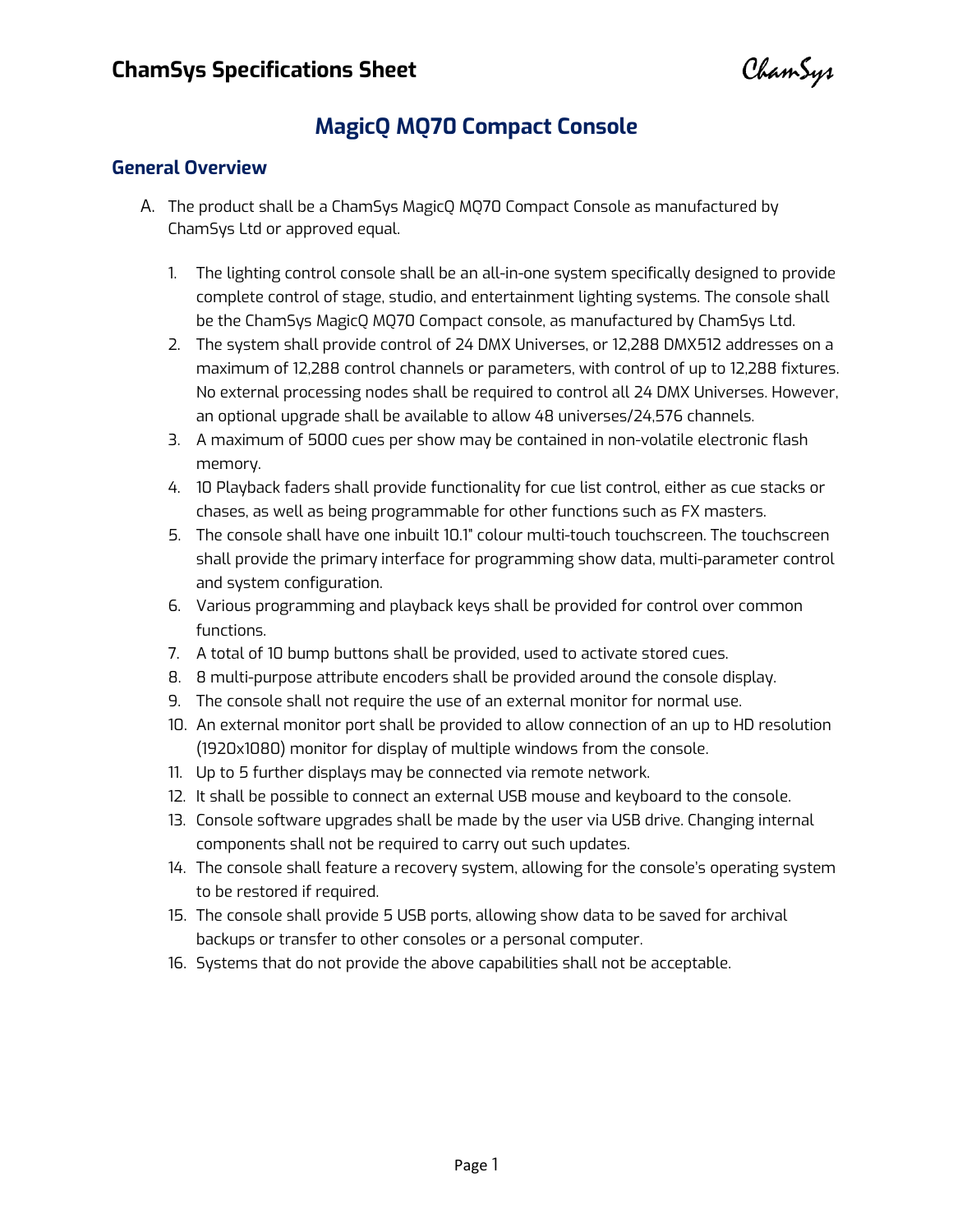ChamSys

## **Patching and Outputs**

- 1. The console shall provide patching facilities for dimmers and multi-parameter devices via an inbuilt library of fixture profiles. The fixture library shall be updated via software-based updates.
- 2. The console fixture library shall contain access to over 32,000 fixture files.
- 3. Should any required fixture files not be present in the desk after an update, ChamSys support shall also be able to create fixture profiles upon request, free of charge.
- 4. It shall also be possible for the user to create fixture profiles themselves if desired, via the inbuilt head editor on the desk.
- 5. A search function shall be provided via the Patch window to ensure finding required fixtures is a smooth process. It shall be possible to search by channels, as well as names.
- 6. When patching fixtures, corresponding groups and palettes shall be automatically generated for quicker programming.
- 7. It shall be possible to morph from one fixture to another of the same type and retain programming data already created for said fixture.
- 8. It shall be possible to copy all programmed data from one fixture to another or clone a fixture to patch another with all programming data included.
- 9. Pan and Tilt channels shall be able to be inverted or offset via the Patch window.
- 10. The console shall support automatic patching and addressing of fixtures connected using Remote Device Management (RDM) via the direct DMX ports or network.
- 11. 24 DMX Universes shall be output via network protocols such as ArtNet, sACN and Pathport Net, while up to 4 DMX Universes can be output via the 4 local DMX ports.

### **Playback Controls**

- 1. 10 Playback faders shall be provided, with 60mm potentiometers and 10 bump buttons below.
- 2. These faders shall provide space to record and store multiple cues per playback, programmable as either cue stacks or chases.
- 3. The Playback faders shall include blue/red LED tracks.
- 4. The bump buttons below these faders can be used to activate stored cues on the corresponding Playback or perform other user-programmable functions.
- 5. The Playbacks shall be pageable up to 200 pages and can be active on 2 pages at once.
- 6. The console shall feature a dedicated Grand Master and crossfader for overall level control.
- 7. Up to 5000 cues may be stored within a single show file on the console. Users shall be able to save and load multiple show files within the console memory.
- 8. Cues shall be able to be individually recorded and deleted.
- 9. Cues shall be editable via different methods, depending on user preference.
- 10. An Execute view with customisable grid sizes and storage for cues, groups, palettes, and various other items shall be available via the console touchscreens.
- 11. Items stored on the Execute grid shall be activated and released via the touchscreen.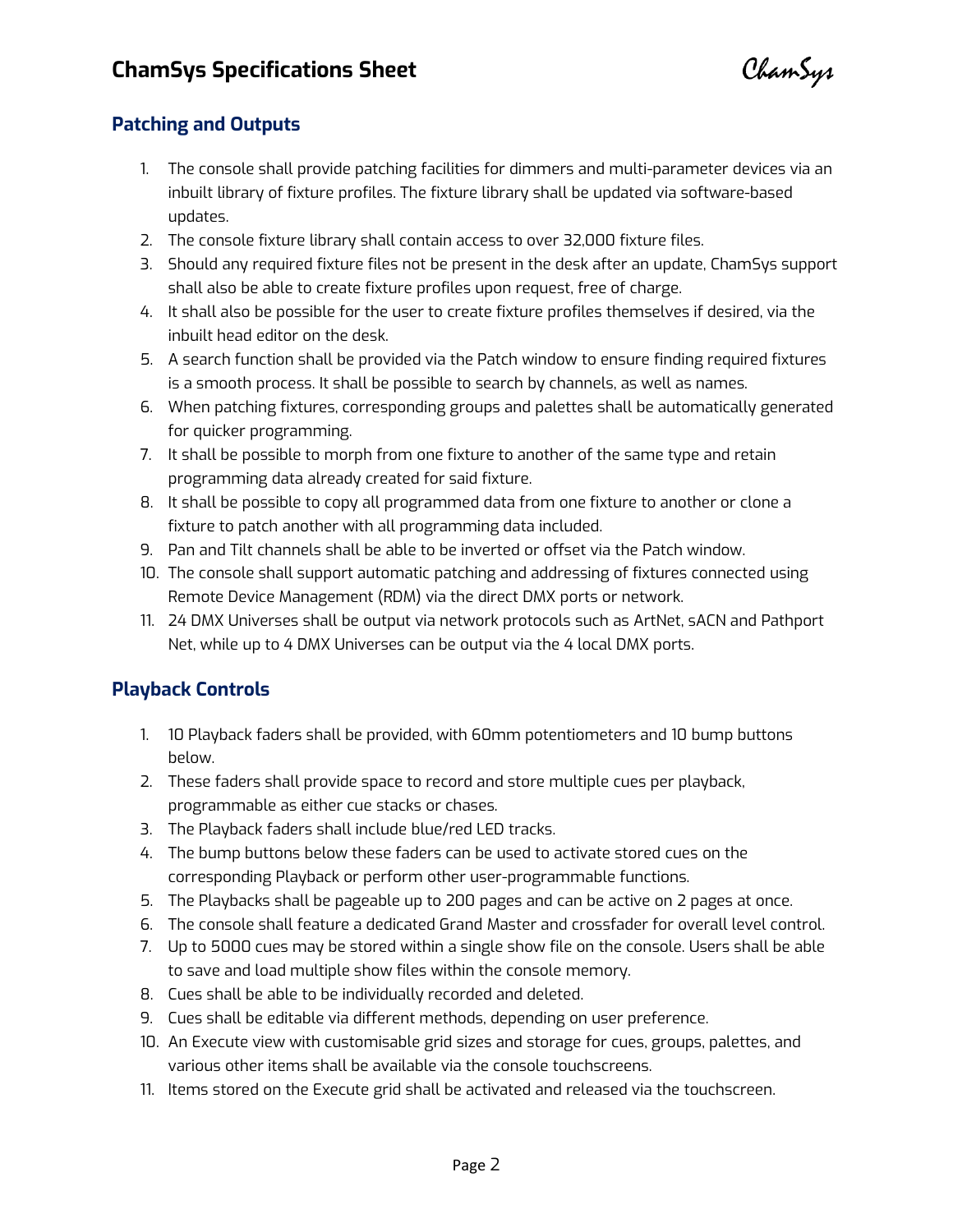# **ChamSys Specifications Sheet**

ChamSyr

12. The console shall also be connectable to external Wings if required, expanding the number of available Playbacks faders and bump buttons.

## **Programming Tools**

- 1. The console shall provide one 10.1" colour multi-touch touchscreen. The display shall provide access to show programming, parameter control and system configuration options.
- 2. It shall be possible to connect a maximum of 6 external touch monitors to use with the console: one via the HDMI port on the console, and a further 6 via remote network.
- 3. Data shall be temporarily stored in the programmer of the console while the user is creating or editing looks, before being recorded into cues.
- 4. The touch interface contains various programming windows including Group, Position, Colour and Beam, with controls for fixture parameters sorted into these windows for ease of use.
- 5. The user shall be able to record their own window layouts as required and quickly recall these via keys or the touch interface, allowing ease of access to desired window combinations.
- 6. Fixture groups and attribute palettes shall be recordable by the user for quick selection.
- 7. It shall be possible to edit a single palette and the data for this palette also be edited within any cues referencing the palette.
- 8. An inbuilt colour picker shall be accessible via the Colour window for use with colour mixing fixtures, along with inbuilt palettes and gel libraries for quick colour selection.
- 9. Connection to an external, PC-based visualiser system shall be possible via the console Ethernet ports, sending data over protocols such as ArtNet or sACN.
- 10. The plot view shall provide a 2D stage layout based upon the setup of the visualiser. It shall also be possible to select and focus fixtures via the touchscreen in this window.
- 11. The Output window shall allow users to setup grids and arrange fixtures for pixel-mapping.
- 12. The Media window shall allow control over pixel mappers and connected media servers.
- 13. The Timeline window shall provide a visual space, allowing users to import audio files and sync cues with the audio as required in the timeline.
- 14. Inbuilt FX shall be available for use and fully user customisable via controls such as speed, size, parts, segments, crossfade, spread, direction and order. Users may also program and store their own FX via the FX window.
- 15. Tap to time controls shall be available to set the speed of FX and chases, either on screen, or via dedicated keys.
- 16. It shall be possible to assign multiple FX to fixtures and be stored within a single cue.
- 17. Fixture selection shall be made via the Group window.
- 18. A choice of 8 languages shall be provided for the console user interface, providing a native user interface in: English, German, Spanish, French, Portuguese, Italian, Dutch and Russian.
- 19. Different programming modes shall be provided including Normal (Live) and both Theatre (Tracking) and Theatre (Non-tracking). These modes modify certain default show settings.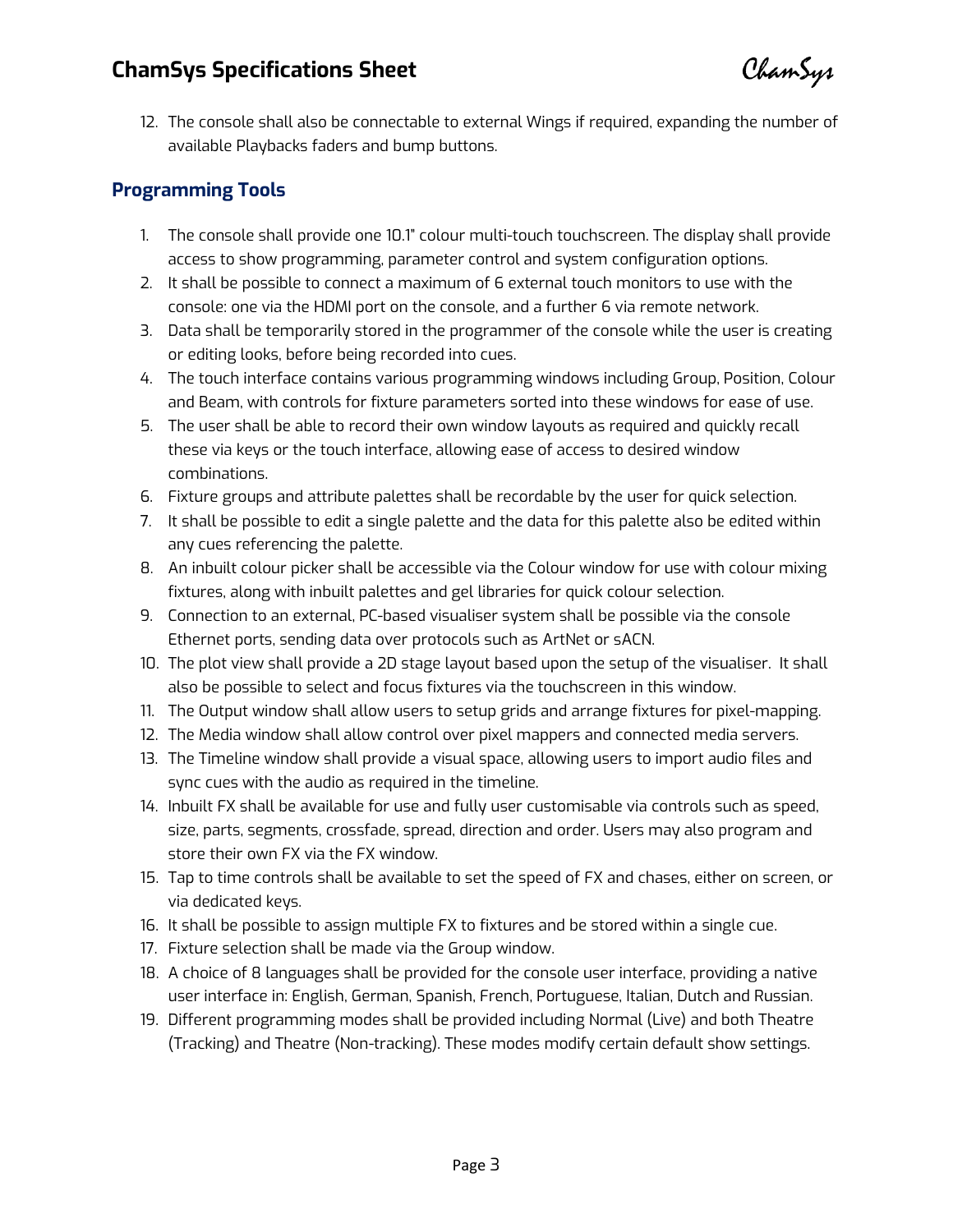ChamSys

### **Remote Control Protocols**

- 1. Multi-console sessions shall allow the user to link more than one MagicQ system together via Ethernet and remotely control one system from another, or share Playbacks and the programmer as required, allowing for control of both systems in sync.
- 2. A second console shall also be linkable as an emergency backup system, able to take control of the outputs and continue show control as required.
- 3. It shall be possible to remotely activate and release items by use of Midi notes.
- 4. It shall be possible to synchronise activation of cues via Midi timecode or LTC.
- 5. It shall be possible to remotely activate and release items by use of OSC.
- 6. It shall be possible to synchronise activation of cues in time to audio via Audio Input.
- 7. It shall be possible to remotely activate and release items by use of UDP Ethernet remote protocol messages.
- 8. It shall be possible to remotely control channels via DMX input.
- 9. It shall be possible to remotely activate and release items using the remote input port.
- 10. Playbacks and other items shall have the ability to be triggered automatically at scheduled times or days without further user interaction.
- 11. The console shall be connectable to a remote application available on Android and iOS devices using the inbuilt Wi-Fi available on the console.

### **Hardware Connections**

- 1. The rear of the console shall provide access to all hardware connections, except for 1x USB port located on the front panel. All connections are listed below.
- 2. Power Input, Neutrik powerCON TRUE1 110 to 240 VAC
- 3. DMX512 outputs via 5-pin XLR connectors: 4
- 4. RJ45 Ethernet connectors: 3
- 5. USB Ports: 5
- 6. XLR 3-pin desk lamp connector: 1
- 7. HDMI output: 1
- 8. Audio input: 1
- 9. Audio output: 1
- 10. MIDI ports: 1 in, 1 out
- 11. LTC Timecode input: 1
- 12. Remote input: 1